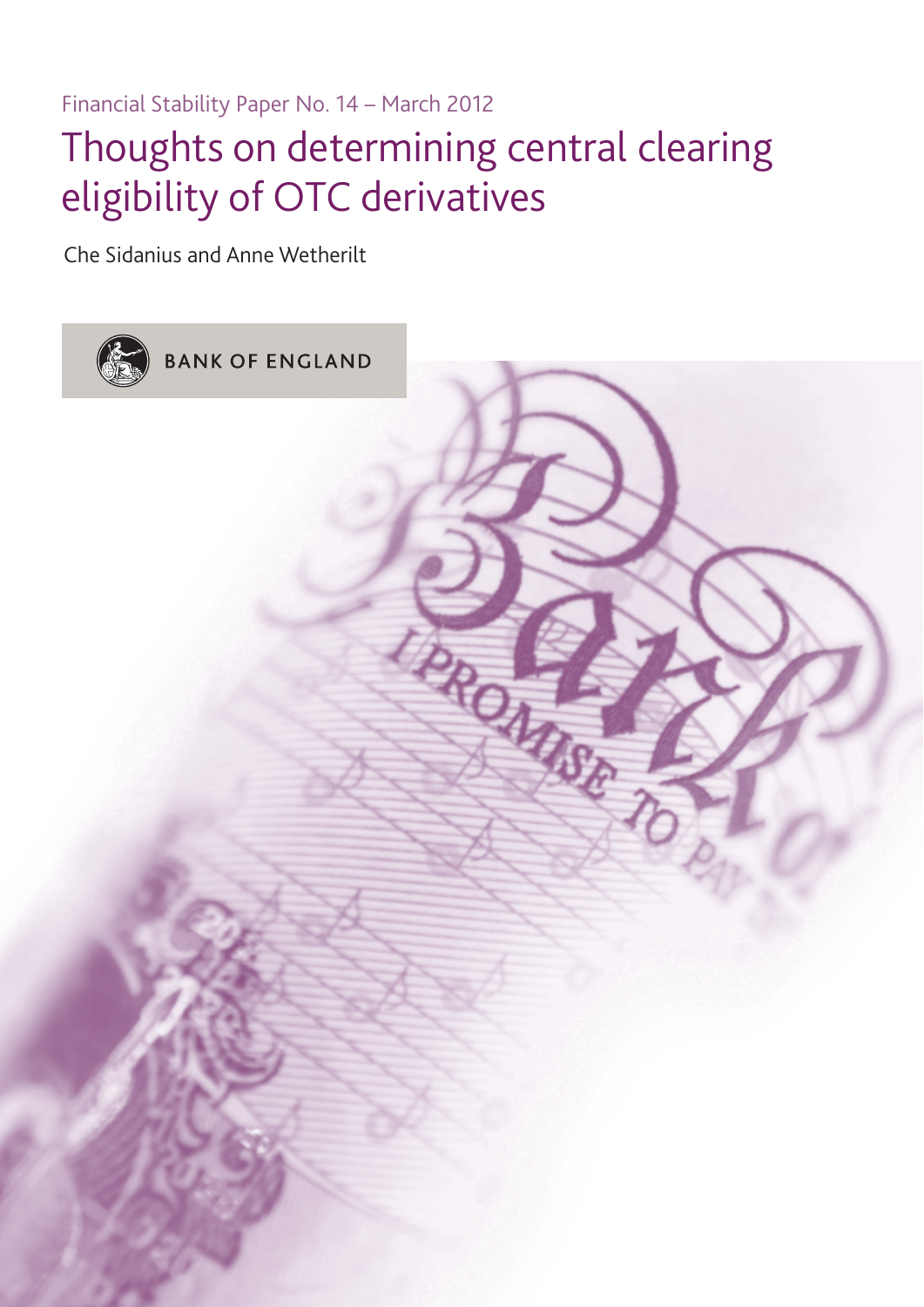

## Financial Stability Paper No. 14 – March 2012 Thoughts on determining central clearing eligibility of OTC derivatives

Che Sidanius and Anne Wetherilt

We thank Helen Boyd at the Financial Services Authority, and Louise Carter, Simon Debbage, John Jackson, Edwin Schooling Latter, Elizabeth Wrigley and Graham Young at the Bank of England for their helpful comments. David Norcross, Metesh Patel and Mathieu Vital provided valuable research assistance.

che.sidanius@bankofengland.co.uk Financial Stability, Bank of England, Threadneedle Street, London, EC2R 8AH

anne.wetherilt@bankofengland.co.uk Financial Stability, Bank of England, Threadneedle Street, London, EC2R 8AH

**The views expressed in this paper are those of the authors, and are not necessarily those of the Bank of England. This paper was finalised on 23 March 2012.**

**© Bank of England 2012 ISSN 1754–4262**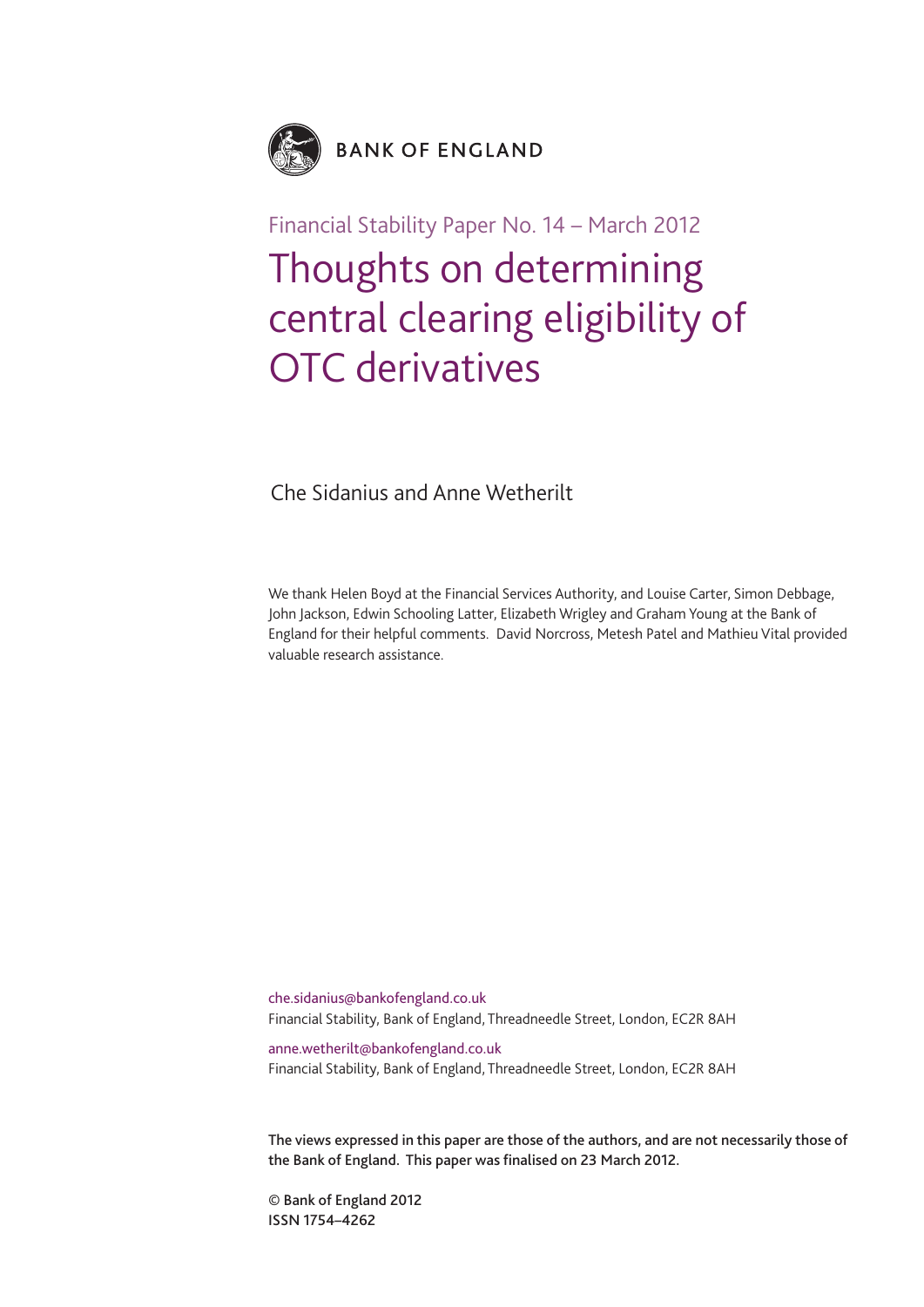## **Contents**

| Summary       |                                                       | 3  |  |
|---------------|-------------------------------------------------------|----|--|
| Introduction  | 4                                                     |    |  |
|               | OTC derivatives markets: some general characteristics | 5  |  |
|               | Box 1 The central clearing obligation                 | 5  |  |
| $\mathcal{P}$ | Post-trade processes: definitions                     | 7  |  |
| 3             | Defining clearing eligibility                         | 7  |  |
| 4             | Monitoring progress towards central clearing          | 10 |  |
| 5             | Conclusions                                           | 13 |  |
|               | References                                            | 14 |  |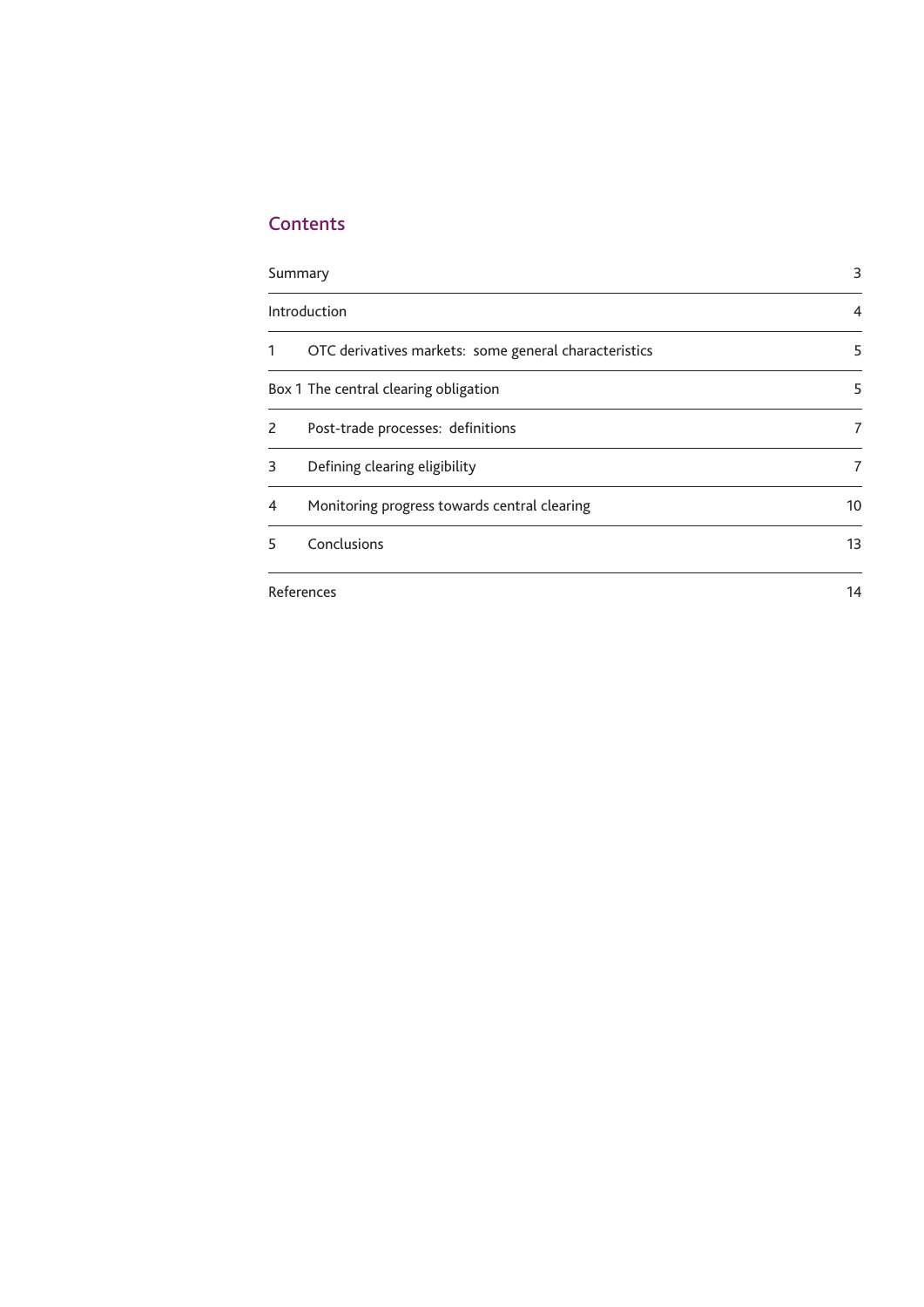# Thoughts on determining central clearing eligibility of OTC derivatives

## **Che Sidanius and Anne Wetherilt**

In response to the events of 2007–09, the G20 has mandated a comprehensive reform of the structure and transparency of over-the-counter (OTC) derivatives markets, which will result in significant changes in the trading, clearing and reporting of transactions. This article explains which criteria are important when determining the eligibility for central clearing of OTC derivatives products. Suitability for mandatory central clearing is likely to depend on product and process standardisation, but also on market liquidity. Liquidity is an important constraint and may require central counterparties (CCPs) to modify risk management models. Further, systemic risk reduction benefits associated with central clearing can only be achieved when CCPs have robust risk management processes. Novation to CCPs is unlikely to be practical where operational processes are not automated, while risk modelling and default management become particularly challenging when products are illiquid. Therefore, there may be a natural boundary for the central clearing obligation, with less liquid products, or products for which operational process remain bespoke and less-automated, unlikely to be suitable for a central clearing obligation.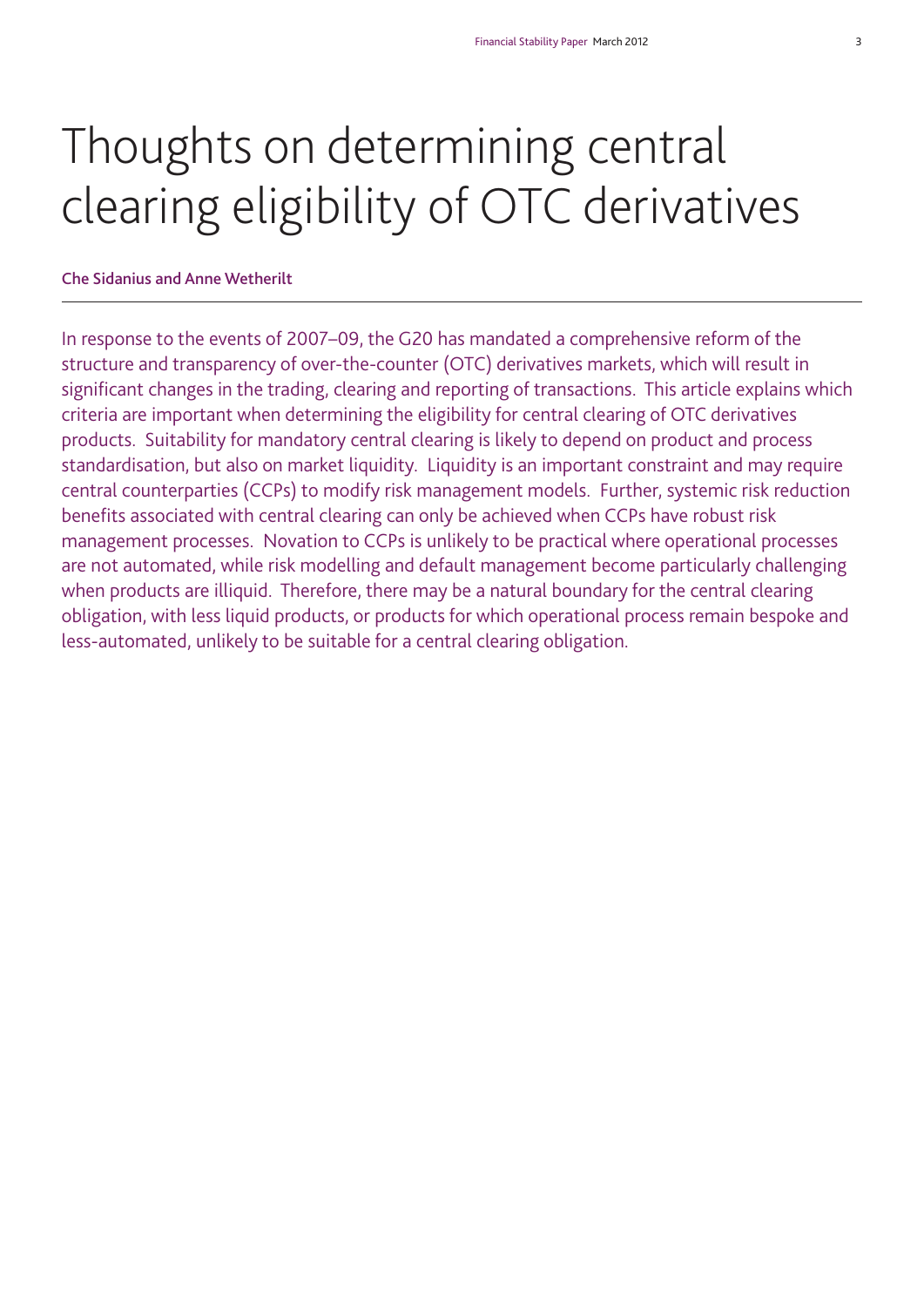## **Introduction**

Derivative instruments, such as interest rate and credit default swaps, play a key role in the financial system. They allow both financial and non-financial firms to hedge unwanted risks, in turn reducing the cost of doing business. Derivatives also support liquidity provision by financial intermediaries who can use derivatives to hedge the inventory risks that they incur in doing so. This paper aims to contribute to the policy debate on reducing systemic risk in over-the-counter (OTC) derivatives markets by considering some of the key factors that are likely to determine whether a contract should be subject to a central clearing obligation, or not.

By and large, derivatives are traded in OTC markets, where dealers trade bilaterally with each other and with clients.(1) If those market participants do not use a central counterparty (CCP), this exposes both parties to bilateral counterparty credit risk, in particular when derivatives positions are held over long maturities. These exposures are significant: the aggregate credit exposure related to derivative holdings for the top five US banks has been estimated to be over US\$1 trillion.(2) Transparency in these markets is generally low, so it is difficult to know the exact nature of counterparty credit exposures at both the individual and the global level. During the 2007–09 financial crisis, lack of transparency, combined with increased concerns about counterparty credit risk led to a significant reduction in liquidity.(3)

Furthermore, risk management practices tend to vary, with some, but not all transactions subject to collateral agreements (ISDA (2011a)). In 2007–09, concerns about large bilateral exposures with insufficient collateralisation may have further exacerbated the crisis. When Lehman Brothers collapsed it was a major dealer in the OTC derivatives market, including credit default swaps (CDS), and was counterparty to over 900,000 derivative contracts.(4) These contracts did not always provide contractual rights of netting, resulting in many firms reverting to the rights and remedies under different legal jurisdictions in order to understand and reduce their Lehman Brothers exposures.

In response to the events of 2007–09, the G20 has mandated a comprehensive reform of the structure and transparency of OTC derivatives markets, which will result in significant changes in the trading, clearing and reporting of transactions. Specifically, in September 2009, the G20 leaders agreed in Pittsburgh that, by end-2012, *all standardised OTC derivative contracts be traded on exchanges or electronic trading platforms, where appropriate, and cleared through central counterparties*.

In the United States, the central clearing reforms are being implemented as part of the Dodd-Frank Act, with the Commodities Futures Trading Commission (CFTC) and

Securities and Exchange Commission (SEC) in charge of rule making. In Europe this is part of the European Market Infrastructure Regulation (EMIR) process led by the European Commission.

In its latest progress report, the Financial Stability Board (FSB) notes delays in both rule making and implementation across G20 jurisdictions.(5) Although the G20 deadline is approaching, many jurisdictions have not yet fully defined the nature of either the central clearing or the trading obligation which products are in scope; which factors will be used to determine the scope etc. This article focuses on the central clearing commitment. The main aim of the paper is to offer some thoughts on how suitability for a central clearing obligation might be determined.

Work done by the FSB and by IOSCO sets out the general framework for determining the clearing obligation (see Box 1). Specifically, the FSB (2010) identifies the following broad factors that should inform the process of establishing a clearing obligation:

- the degree of standardisation of a product's contractual terms and operational processes;
- the nature, depth and liquidity of the market for the product in question; and
- the availability of fair, reliable and generally accepted pricing sources.

These same factors are included in EMIR. EMIR also specifies that in its technical standards, the European Securities and Markets Authority (ESMA) takes into account additional factors related to the CCP's ability to clear new contracts. A recent consultation paper published by ESMA (2012) proposes the following additional considerations:

- contractual standardisation terms need to refer to common legal documentation, including master netting agreements;
- margins need to be proportionate to the historical stability of liquidity, and liquidity needs to be sufficient in case of a default of a clearing member; and
- pricing information needs to be readily available to participants.

The present paper makes three contributions to the debate. First, it explains which aspects of standardisation critically underpin central clearing. Second, it clarifies why liquidity is a key determinant in a central counterparty's decision to clear a product, both in terms of day-to-day risk management and in

<sup>(1)</sup> See Smyth and Wetherilt (2011).

<sup>(2)</sup> Office of the Comptroller of the Currency (2011), *Report on bank trading and derivatives activities*.

<sup>(3)</sup> European Central Bank (2009), *OTC derivatives and post-trading infrastructures* and *Financial Stability Report*, October 2008, pages 19–23.

<sup>(4)</sup> PricewaterhouseCoopers (2009), *Lehman Brothers' bankruptcy*.

<sup>(5)</sup> Financial Stability Board (2011), *OTC derivatives market reforms: progress report on implementation*.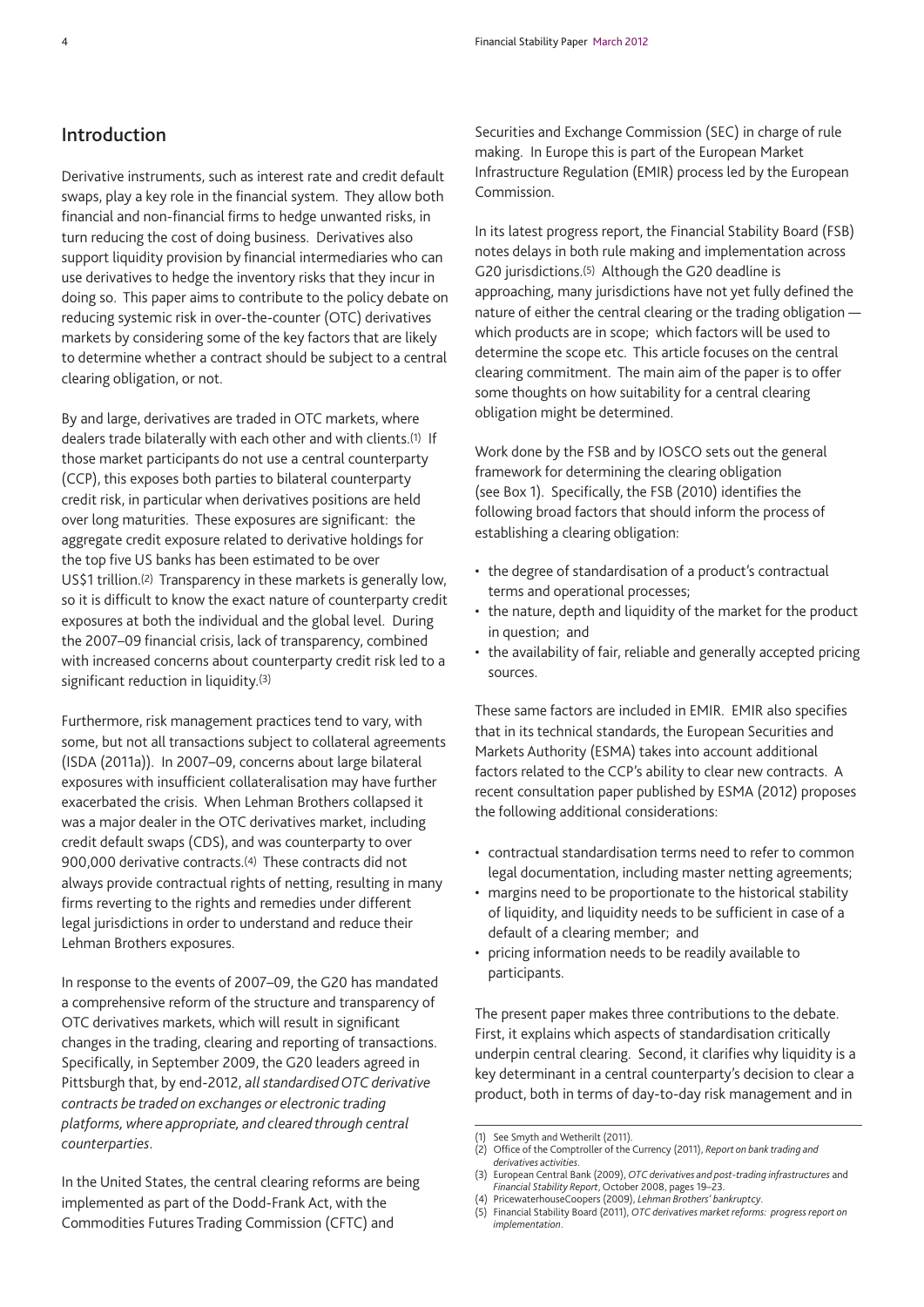## **Box 1 The central clearing obligation**

In September 2009, G20 leaders agreed that all standardised OTC derivative contracts should be traded on exchanges or electronic trading platforms, where appropriate, and cleared through central counterparties by end-2012 at the latest, and that all OTC derivative contracts should be reported to trade repositories. Actual implementation of these commitments is being monitored by the Financial Stability Board.(1)

In principle, the clearing obligation can be determined using a bottom-up and/or a top-down approach.(2) IOSCO (2012) recommends that authorities implementing a central clearing obligation consider using these bottom-up and top-down approaches in their decision-making processes. In Europe, ESMA will be the responsible authority. In the United States, this role falls to the CFTC and the SEC.

In the top-down approach, the responsible authority identifies the classes of OTC derivatives contracts to be cleared. IOSCO (2012) recommends that this process includes

consultation with all relevant stakeholders. For example, the authority will need to establish why there may not yet be a CCP for a particular product category, whether the product is suitable for central clearing and whether any CCPs would be able to do so in the short to medium term.

In the bottom-up approach, a CCP submits products it already clears or proposes new products that it could clear. These proposals are then considered by the responsible authority, which decides whether the products in question should be subject to mandatory clearing. IOSCO (2012) recommends that authorities using this approach clearly set out the criteria against which the clearing obligation will be assessed.

Both approaches should be mutually reinforcing and ensure that CCPs are not forced to clear a product where they or their participants cannot manage the risks, including a default process. Together, they should also ensure that CCPs do not consider clearing products purely on commercial considerations, but for the purposes of systemic risk reduction.

(2) For more detail on the main characteristics of the two approaches, see IOSCO (2012).

default risk management, and how in turn this is related to standardisation. Finally, it explains why the systemic risk reduction benefits of central clearing can be achieved only when contracts meet these eligibility criteria.

Section 1 of the paper provides an overview of OTC derivatives markets. Section 2 describes the post-trade processes supporting OTC derivatives trading. Section 3 offers definitions for the terms *standardisation* and *liquidity*, and uses these concepts to suggest a definition for *central clearing eligibility*. Building on this analysis, Section 4 describes progress towards central clearing. Section 5 concludes.

## **1 OTC derivatives markets: some general characteristics**

There are a number of general features of the OTC derivatives market that are worth setting out, as they affect both standardisation and liquidity. First, aggregate trading volumes are high, especially in the interest rate segment of the market. Average daily turnover in OTC interest rate derivatives was US\$2.1 trillion in April 2010, with so-called plain-vanilla interest rate swaps accounting for US\$1.3 trillion, and forward rate agreements (FRAs) for US\$601 billion.(1)

Second, while maturities vary across asset classes, exposures can be very long-lived. FX derivatives, FRAs, overnight index swaps (OIS) and basis swaps tend to have shorter maturities (0–2 years), while swaptions and more exotic swaps have

longer maturities. The majority of credit swaps fall within the 1–5 year category. This is illustrated in **Charts 1** and **2** which show the average maturities of outstanding exposures.

## **Chart 1** Maturity of outstanding OTC derivatives positions(a)(b)



<sup>(</sup>a) As percentage of notional amounts outstanding. (b) As at June 2011.

Third, trading of interest rate swaps is concentrated in a handful of currencies. This is illustrated in **Chart 3**, with interest rate swaps in US dollars comprising around 32% of all transactions, followed by euro (26%), yen (12%) and sterling (9%).

<sup>(1)</sup> See FSB (2010, 2011).

<sup>(1)</sup> BIS triennial survey, April 2010, Table 6.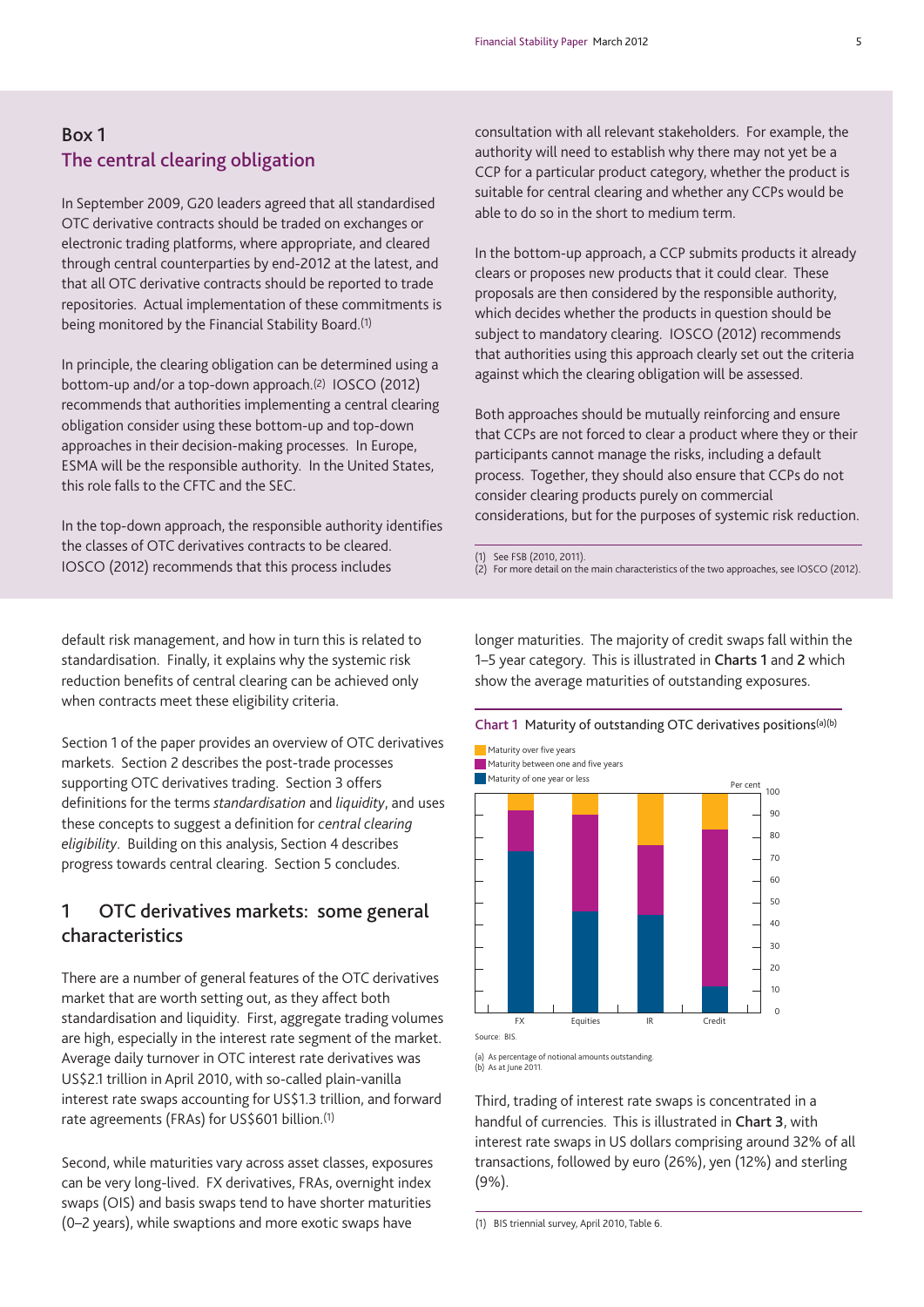

Source: TriOptima.

(a) As at 17 February 2012. (b) IR stands for interest rate, CC stands for cross-currency.

#### **Chart 3** Interest rate swap transactions by currency(a)



Source: Fleming *et al* (2012). (a) Based on 167,000 transactions between 1 June 2010 and 31 August 2010.

Fourth, many contracts are traded infrequently. As an example, **Chart 4** shows that around 90% of all credit default index transactions trade less than 50 times a day, and around 90% of all single-name credit default swaps trade less than 50 times a week.

Finally, transactions are concentrated among the main dealers, though more so in some segments than others. In aggregate, G14 dealers(1) hold above 70% of plain-vanilla swaps and OIS, and over 50% of single-currency basis swaps. In the CDS market, dealers hold over 40% of index contracts and over 60% of single-name CDS contracts (**Charts 5** and **6**).

#### **Chart 4** Credit default swaps: average number of trades(a)(b)

- CDS index (daily)



(a) Average daily transactions for 137 CDS index contracts from 20 June 2011 to 19 September

2011. (b) Average weekly transactions for 1,000 single-name CDS contracts from 29 August 2011 to 24 February 2012.

#### **Chart 5** Counterparties to OTC interest rate swap transactions(a)(b)(c)



Source: TriOptima.

(a) Percentage of gross notional amounts outstanding. G14 data include CCP-cleared

transactions (OIS, IRS, basis swaps). (b) IR stands for interest rate, CC for cross-currency.

(c) As at 17 February 2012.

Having described the main characteristics of OTC derivatives markets, the next section explains how post-trade processes are organised, both for contracts that are centrally cleared and for those that are cleared in a bilateral manner.

(1) The G14 dealers are the fourteen largest global OTC derivatives dealers.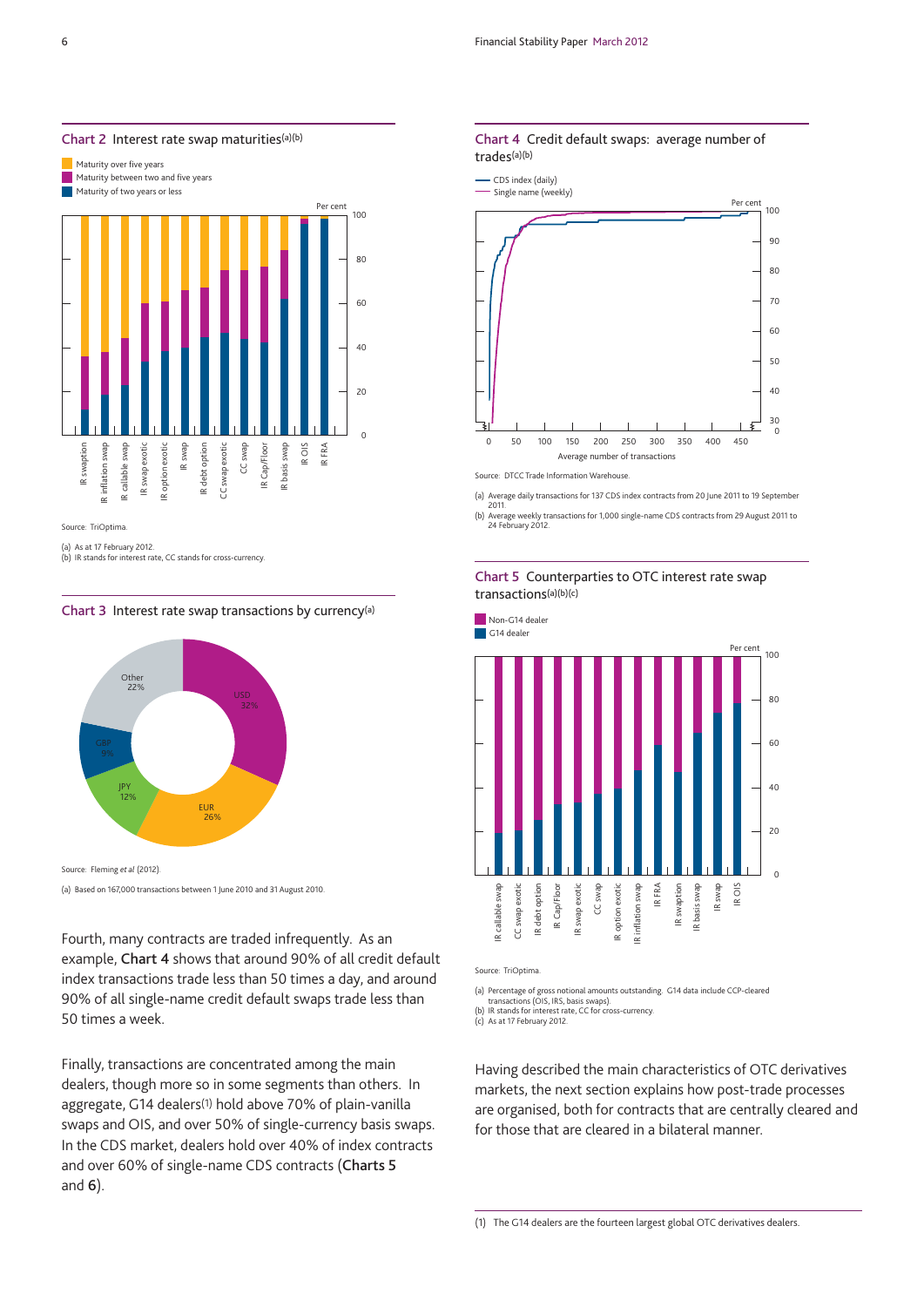

**Chart 6** Counterparties to OTC credit derivatives

Source: DTCC Trade Information Warehouse.

(a) Percentage of gross notional amount outstanding. (b) As at 2 March 2012. (c) Non-dealer to non-dealer transactions account for 0.15% of CDS single-name transactions,

0.05% of credit default index transactions and 0% of credit default tranche transactions.

## **2 Post-trade processes: definitions**

**Figure 1** shows what needs to happen between two parties agreeing on a trade (trade execution) and the settlement of contracts. These processes are often referred to as post-trade processes. Central clearing is an important part of this process, but it is not the only one, and it is preceded by a number of other operations. These are captured in **Figure 1** which provides a stylised timeline. **Table A** summarises the key technical terms.



*Front office* initiates the trade and passes it to *operations* for processing. The *general ledger* is the main accounting record used to track the financial transactions the firm makes. *Trade matching* and *affirmation* involve pairing the two legs of a trade and verifying that all trade details (eg price, size, counterparty) are accurate. *Trade confirmation* is about creating a final record of the trade that is agreed upon by both parties. *Portfolio reconciliation* processes allow counterparties to settle any outstanding discrepancies in valuation and avoid future collateralisation disputes.

Many, but not all of these processes have been automated in recent years. For example electronic trade affirmation and confirmation rates have increased significantly, and progress is tracked by the International Swaps and Derivatives Association (ISDA) in an annual benchmarking survey (see Section 4).

#### **Table A** Straight-through processing: key terms

| Front office to operations   | Trade data transferred from sales/trading to operations<br>for processing.        |
|------------------------------|-----------------------------------------------------------------------------------|
| Operations to general ledger | Trade data transferred from the operations systems to the<br>general ledger.      |
| <b>Trade affirmation</b>     | Counterparties verify that they agree on the economics of<br>the trade.           |
| Settlement pre-matching      | Counterparties match payments in advance of settlement<br>date.                   |
| Nostro reconciliation        | Reconcile expected cash movements of a transaction<br>with actual cash movements. |

ISDA also monitors progress in *straight-through processing* defined as the automation of the entire process from trade initiation to settlement (and often referred to as STP). Note that trade affirmation and confirmations are often captured as part of straight-through processing, even though they each constitute a process in their own right.

Having completed these post-trade processes, trades can then be cleared bilaterally or cleared centrally through a CCP. In the former case, the two counterparties have already agreed bilaterally on the amount of collateral required. In the latter case, *novation* replaces the original transaction with the two transactions with the CCP, which as principal will manage its counterparty credit risk over the lifetime of the contracts.

Finally, *settlement* refers to the exchange of contracts and monies, thus completing a transaction between two counterparties. While this means the termination of pre-settlement risk, counterparty risk remains an issue until a contract's expiry — hence the need for collateralisation and other risk management processes.(1)

The next section explains which post-trade processes are essential when moving from bilateral to central clearing, and why they need to be standardised. This in turn allows us to define suitability of a product for central clearing, or 'clearing eligibility' more precisely.

## **3 Defining clearing eligibility**

**Table B** summarises the processes required for central clearing. We also assess the degree of standardisation for five broad asset classes. In doing so, we distinguish between product standardisation (steps 1 and 2 in the table) and process standardisation (steps 3 and 4). We then suggest a definition for *clearing eligibility*. The remainder of the section defines the clearing eligibility factors in more detail. Section 4 will provide a more detailed assessment of industry progress for each of these factors, based on available data, and will highlight data gaps.

<sup>(1)</sup> CPSS (2007), 'New developments in clearing and settlement arrangements for OTC derivatives'.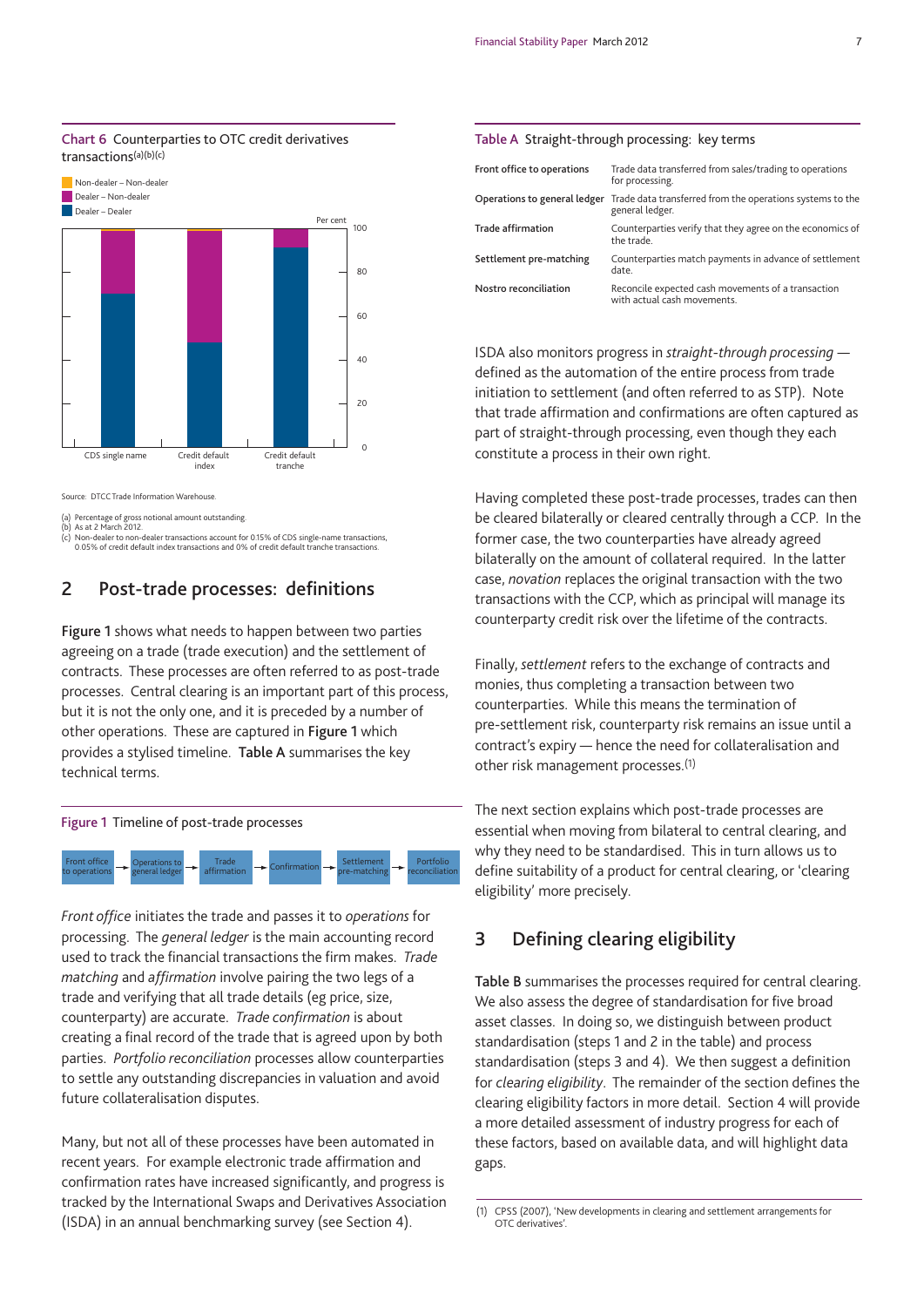

## **Table B** Current status of clearing eligibility factors

 $\checkmark$  = Significant progress achieved.

Source: Bank of England.

**Standardising legal terms** is the first condition for central clearing. It provides the basis for establishing trading relationships between counterparties and sets forth the contract specifications through common legal documentation including master agreements, definitions and confirmations. The ISDA Master Agreement and related asset-specific documentation has become industry standard, facilitating automated processing, and allows parties to quickly negotiate new transactions without having to necessarily recreate the contract terms (**Table C**).

#### **Table C** Legal standardisation: key terms

| <b>Master Agreement</b>                    | Document agreed between two parties that sets out standard<br>terms that apply to all the transactions entered into between<br>those parties.                                         |
|--------------------------------------------|---------------------------------------------------------------------------------------------------------------------------------------------------------------------------------------|
| Schedule to the<br><b>Master Agreement</b> | Used to make amendments to and customisations of the<br>Master Agreement including thresholds relating to certain events<br>of default and the offices through which parties can act. |

Market participants use the pre-printed master agreement, insert the names of counterparties, and further customise their transaction through use of the *schedule* to the master agreement. The latter contains elections, additions and amendments to the master agreement. Together with the schedule, the master agreement sets forth all of the general terms and conditions necessary to properly allocate the risks of the transactions between the parties, but does not contain any commercial terms specific to a particular transaction.

Standardisation of legal terms is a required step towards central clearing. Novation by the CCP cannot take place in its absence. The CCP has to be certain that trades are conducted on the same terms to facilitate netting and risk management. Ongoing efforts by the industry to standardise legal terms has enabled more products to be centrally cleared. An assessment of ISDA initiatives to standardise product documentation suggests that this has been achieved in all five derivatives classes summarised in **Table B**.(1)

A well-understood process to capture the **trade economics** is the next step. For instance, interest rate transactions are effectively standardised through product templates and market practice for the majority of fields including start dates, end dates, periodicity of interim payments, coupon levels, etc. **Table B** shows that this second aspect of product standardisation has been achieved in four out of five asset classes.

Capturing the economic terms of the trade is necessary to **confirm** transaction details between counterparties (the third step in **Table B**). It also facilitates electronic trade processing (STP). Again, novation cannot take place without well defined and confirmed trade terms in place. **Table B** shows that these aspects of process standardisation have been achieved in four asset classes. More detail will be given in Section 4.

**Straight-through processing** is the fourth stage in **Table B**. It reduces risk from the otherwise manually intensive nature of post-trade processing and the potential for significant market disruptions in closing out positions following a member default. STP therefore facilitates novation and ensures that trades can be processed safely. For instance, in September 2005, a backlog of unconfirmed trades had accumulated in the credit derivatives market, as a result of inefficient manual confirmation processes. Totalling 150,000 trades, nearly two thirds of these remained unconfirmed for more than 30 days. In addition, there was a significant degree of unilateral position transferring from end-users to other counterparties, even though the trade agreements did not permit assignments without the dealer's prior consent.(2)

Lack of automation is not only a source of operational risk, but also creates credit risk as counterparties may not have a full

<sup>(1)</sup> www2.isda.org/asset-classes/.

<sup>(2)</sup> GAO (2007), 'Credit derivatives: confirmation backlogs increased dealers' operational risks'.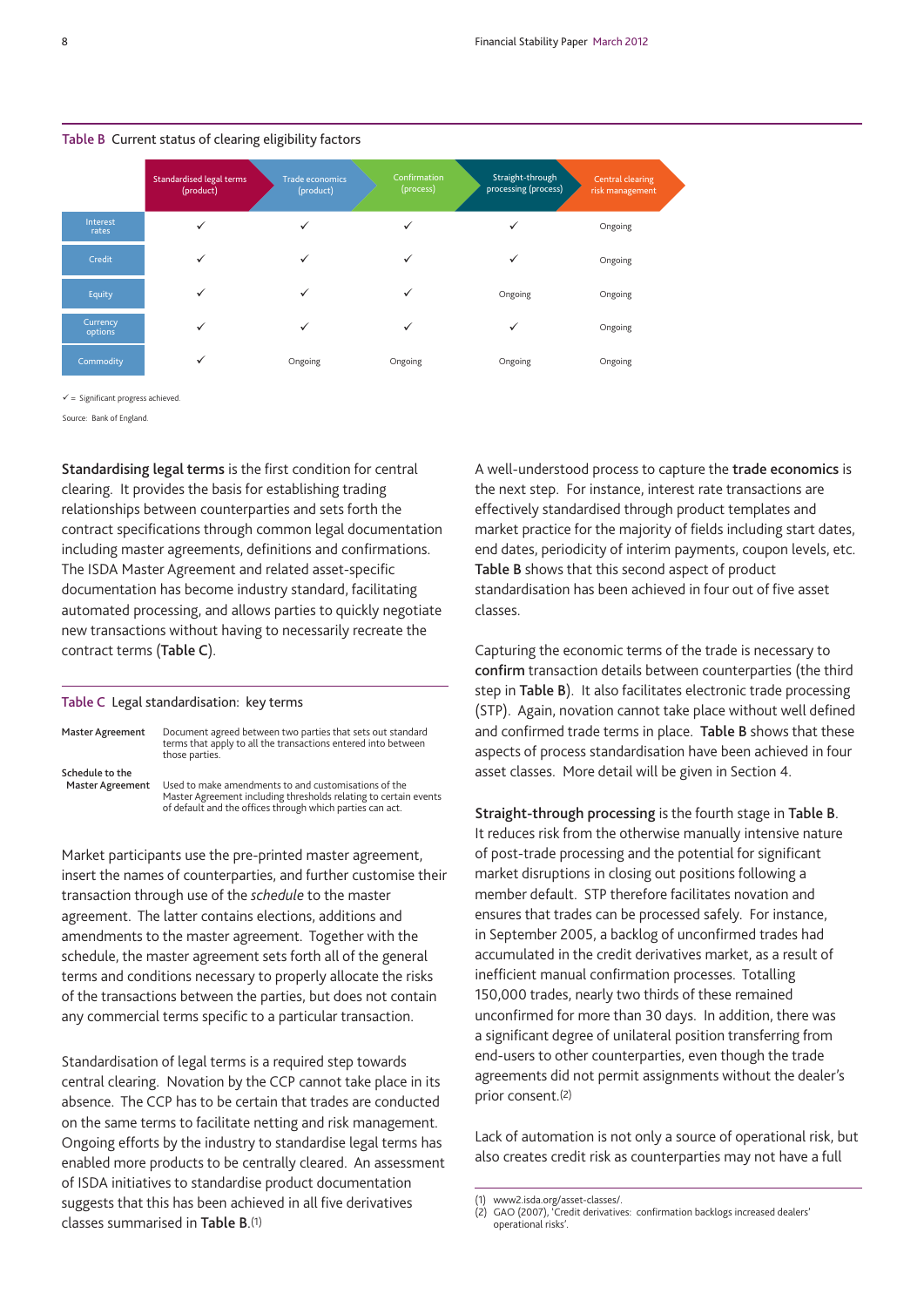| .                |                               |                                 |             |                            |                          |                            |                        |  |
|------------------|-------------------------------|---------------------------------|-------------|----------------------------|--------------------------|----------------------------|------------------------|--|
|                  | Front office to<br>operations | Operations to<br>general ledger | Affirmation | Electronic<br>confirmation | Nostro<br>reconciliation | Settlement<br>pre-matching | Average for<br>product |  |
| <b>IRS</b>       | 93                            | 93                              | 56          | 85                         |                          | 30                         | 72                     |  |
| CDS              | 94                            | 95                              | 24          | 94                         | 89                       | 86                         | 80                     |  |
| Equity           | 84                            | 90                              | 45          | 52                         | 67                       | 20                         | 60                     |  |
| Currency options | 90                            | 94                              | 22          | 75                         | 89                       | 45                         | 69                     |  |
| Commodity        | 79                            | 87                              | 30          | 65                         | 80                       | 18                         | 60                     |  |

#### **Table D** OTC derivatives straight-through processing, G14 dealers

Sources: ISDA (2011a) and Bank calculations.

**Per cent**

picture of their exposures. Unilateral transfers meant that dealers did not always know the exact counterparty to which they were exposed, thus limiting their ability to monitor and manage pre-established limits.

Front office trade data transfers, trade confirmation and nostro reconciliations all should be automated so the CCP does not incur the above risks. In principle, trade affirmations may be done either via voice or electronically, though the former may be less suitable when trading volumes are high.

As **Table D** and **Chart 7** illustrate, significant progress has been achieved by the industry in automating trade processing. The chart shows that on average, just over 70% of interest rate derivative volume and 80% of credit derivative volume have been automated by the G14 dealers.(1) **Chart 7** shows, however, that processing equity and commodity derivatives is more manual, with average product automation rate of 60% each. More detail is given in **Table D**, which will be discussed in the next section.

The CCP's ability to manage the credit and liquidity risk exposures that arise from novation constitutes the fifth clearing eligibility factor in **Table B**. A CCP needs to manage its own risk profile in order to mitigate the systemic risk which arises from its role as central counterparty.<sup>(2)</sup> To do so, the CCP needs not only to have a sound methodology to measure risk on a continuous basis, but also needs to assess whether there is sufficient **liquidity** and **price transparency** in all the markets it plans to clear. This is to ensure mark-to-market prices are sufficiently reliable to enable the CCP to value its positions and to ensure that a member's position could be absorbed by the market in the event of a default scenario.

It is at the point of a member failure that product standardisation (underlying asset, maturity etc) matters most — the more standardised product is likely to attract greater trading interest and will consequently be more liquid. This has the following implications for CCP risk management: first, the more liquid a product, the easier it is to achieve an accurate valuation of positions, which in turn reduces the risks that positions will be undercollateralised or overcollateralised.





Source: International Swaps and Derivatives Association, Inc., *Operations Benchmarking Survey*.

Undercollateralised trades impose more risks on the CCP in the event of default. Overcollateralised trades raise the costs of trading derivatives because collateral is costly.(3) Second, more liquid products typically have more accurate time-series price data. This facilitates the development, testing, and calibration of risk models, permitting CCPs to choose initial margin levels that more precisely reflect the true risks posed by these products. Third, a liquid market is needed so the CCP can hedge the risk on a defaulter's portfolio by entering into an equal and opposite position in those contracts.

CCPs can mitigate credit and liquidity risk by adjusting their margin models (eg by extending assumptions regarding the close-out period). In addition, some CCPs conduct a daily auction-style price discovery process, where clearing-house members provide end-of-day quotes for instruments in which they have an open interest. From these quotes, the CCP establishes final end-of-day prices for mark-to-market. These

<sup>(1)</sup> ISDA (2011a), *Operations Benchmarking Survey*.

<sup>(2)</sup> See, for example, *Financial Stability Report*, June 2010, Box 9.

<sup>(3)</sup> Pirrong (2011), 'The economics of central clearing: theory and practice'.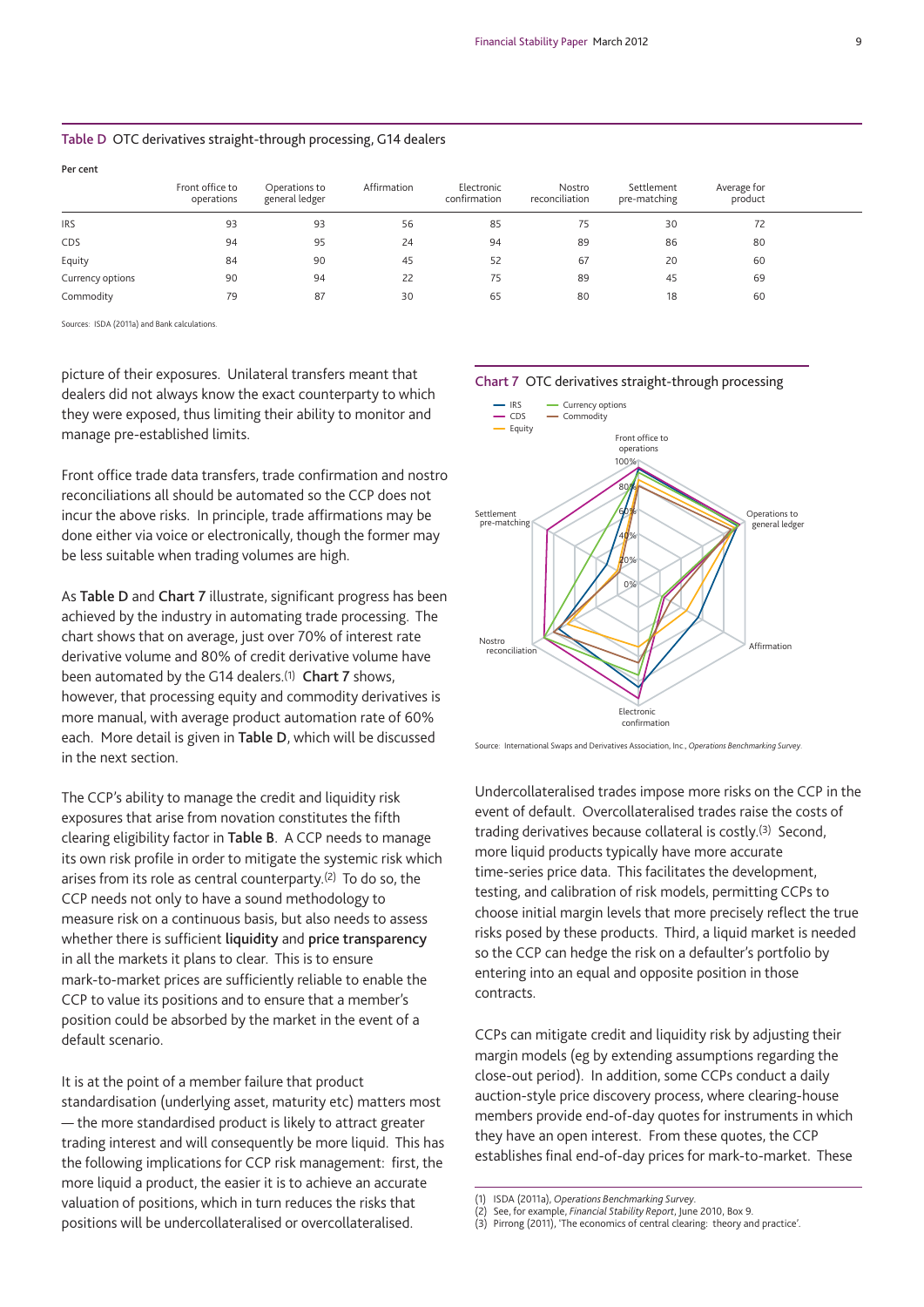are also used to compute margin and default fund contributions.(1)

For highly illiquid contracts these processes may not suffice. In the event of a default there needs to be a sufficient number of participants with open positions to support the CCP with regards to hedging, portfolio auction, and allocation. There also needs to be adequate depth to ensure that any executed trade does not affect the market price unfavourably. Hence, the CCP may conclude that its risk management models are not suited for the most illiquid products.

Liquidity can be measured in a number of ways. *Bid-ask spreads* give an indication of the cost of transacting — the less liquid the market, the wider the spread. As an illustration, recent research published by ISDA (2011b) reports quoted spreads for dollar interest rate swaps on three dealer platforms in a range of maturities, from two to 30 years. The data (collected over a four-week period) reveal that over 90% of all quoted spreads were 0.5 basis points or less. There is some variation though, with the percentage of quotes greater than 0.80 basis points ranging from 2.10% (two-year swaps) to 4.40% (five-year swaps). The reported variation in spreads shows that liquidity and standardisation are not synonymous: all contracts in the ISDA sample are single-currency interest rate swaps traded on single-dealer electronic trading platforms and can be considered towards the more standardised end of the spectrum, yet some appear more liquid than others.

The ISDA data also show that quoted spreads widen as contract maturity increases, although the relationship is not linear (eg wider spreads are observed for the five-year contract, than for the seven-year one). Hence, if larger spreads imply less liquid markets at longer maturities, a CCP may find it relatively more difficult to manage the risks associated with longer-maturity contracts, although as noted above, the greater liquidity risk can be mitigated through the CCP's margin methodology.

Liquidity measures based on trading activity provide an alternative way of assessing liquidity. *Trading frequency* may give an indication of the time it takes to find a counterparty to a trade. For example, Chen *et al* (2011) report that trading in credit default swaps is highly skewed. While the top reference entities trade several times a day, a large number of both single-name and index contracts are found to trade very infrequently. More detail is given in Section 4.

*Total trading volume* and *average trade size* may give an indication of market depth — whether it is possible to bring a large trade to the market without creating sharp price movements. This is particularly important in a default situation where the CCP may have to sell large parts of the defaulting member's derivatives holdings in a relatively short time span.

*Dealer concentration* may provide further information. Pricing may be more competitive in a market with a higher number of dealers acting as liquidity providers. Chen *et al* (2011) characterise the CDS market as one with 'low to moderate' dealer concentration. In their data set, the four most active dealers account for half of all trades. They do not, however, have data on dealer quotes.

To conclude, the suitability of a product for central clearing can be defined quite precisely in terms of product and process standardisation first, and market liquidity second. Hence, to determine whether a clearing obligation is appropriate, the key indicators are usage of standard legal terms, use of straight-through processing with an emphasis on electronic confirmation, and standard measures of liquidity. These are summarised in **Table E**.

#### **Table E** Clearing eligibility: a checklist

| Clearing eligibility factor |                                                                                                                                  |  |  |  |  |
|-----------------------------|----------------------------------------------------------------------------------------------------------------------------------|--|--|--|--|
| Product standardisation     | • Does the product have a standard master agreement?                                                                             |  |  |  |  |
|                             | • Are trade economics sufficiently standardised (eg start<br>dates, end dates, frequency of interim payments, coupon<br>levels)? |  |  |  |  |
| Process standardisation     | · Is trade confirmation automated?                                                                                               |  |  |  |  |
|                             | • Are the other aspects of post-trade processing<br>automated?                                                                   |  |  |  |  |
| Liquidity                   | • Are reliable bid and ask quotes available?                                                                                     |  |  |  |  |
|                             | • How frequently are contracts traded?                                                                                           |  |  |  |  |
|                             | • What is the total trading volume?                                                                                              |  |  |  |  |
|                             | • What is the average trade size?                                                                                                |  |  |  |  |
|                             | • How many dealers support the product?                                                                                          |  |  |  |  |
|                             | • Can the CCP risk manage its exposure, even if liquidity<br>changes over time?                                                  |  |  |  |  |

The next section examines these factors for the major derivatives classes and highlights data gaps. It also considers the role of the major dealers in setting existing clearing eligibility targets.

## **4 Monitoring progress towards central clearing**

Since 2005, the OTC Derivatives Supervisors Group (ODSG) has monitored and encouraged improvements in post-trade processes. The ODSG is chaired by the Federal Reserve Bank of New York (FRBNY) and meets annually with other supervisors and signatories (G14 dealers and buy-side institutions) to produce a series of 'commitment letters'. Commitments made by signatories signify their collective agreement to work with other signatories and their counterparties, whether signatories or not, to deliver structural improvements to the OTC derivatives market in the interest of financial stability.

<sup>(1)</sup> Futures Industry (2011), 'CDS clearing at ICE: a unique methodology'.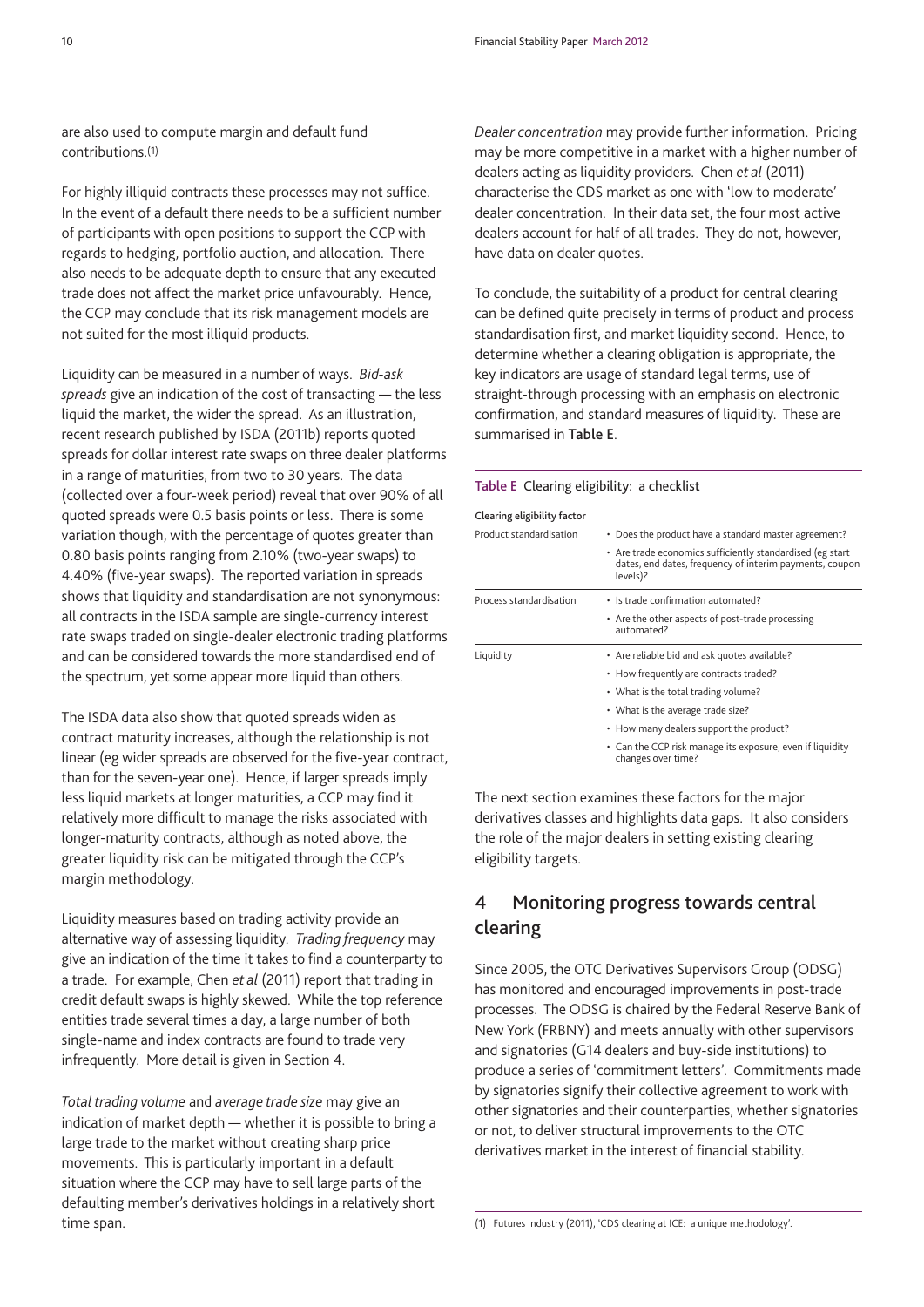The initial mandate of the ODSG was to address the emerging risk of a growing confirmation backlog in the credit derivatives market. As a result of a meeting hosted by the FRBNY, representatives of major OTC market participants committed to reduce the backlogs, improve CDS settlement, and develop metrics to measure industry progress.(1) The ODSG mandate subsequently expanded to include structural improvements across all asset classes in the OTC derivatives market.

The G14 dealers continue to affirm their commitment to increasing product and processing standardisation in each of the asset classes.(2) Central clearing targets were made public for interest rate derivatives and credit default swaps in a letter to the FRBNY issued on 31 March 2011. For interest rate derivatives, the dealers planned to achieve a submission rate of 95% of new 'eligible' trades. Clearing targets for other asset classes continue to be reviewed by the industry. But clearing 'eligibility' in this context is defined by the dealers and it is unclear how the dealer targets compare with the G20 commitment. Furthermore, it is difficult to judge whether either dealers or CCPs will have sufficient incentives to significantly raise their clearing targets in the absence of additional regulatory action. The remainder of this section examines available evidence for progress towards central clearing in different OTC derivatives asset classes, using the factors developed in Section 3.

## **Interest rate derivatives**

Central clearing of OTC interest rate swaps between major dealers has been in place for over a decade with more than 50% of the total market currently cleared.(3) G14 members currently clear new eligible trades at a rate of 92%.(4) OTC interest rate derivatives exhibit many of the attributes required for central clearing. Almost all trades are executed under standard legal terms and most documentation and operational processes are standardised. **Table D** above showed that electronic confirmation was at 85% according to a survey released by ISDA in May 2011. Automation of the other STP processes ranged from 93% (data transfers) to 75% (nostro reconciliations).

Liquidity measures are very difficult to obtain. **Table F** shows the trade count, as submitted to the ODSG in 2010.(5) As an example, out of a total of 3 million trades, 1.7 million are in G4 (USD, euro, yen, GBP) single-currency swaps, 35,000 in G4 OIS, and less than 1,000 for some of the more exotic interest rate products such as debt options.

More recently, transaction-level data analysed by Fleming *et al* ((2012), covering 1 May to 31 July 2010) reveal that trade frequency of interest rate swaps is on average 2,500 a day with single-currency interest rate swaps representing roughly three quarters of all transactions.

Fleming *et al* (2012) further report that trading is concentrated in the most standardised contracts. For example, in their

| Table F Interest rate derivatives standardisation matrix (ISDA) <sup>(a)</sup> |  |  |  |
|--------------------------------------------------------------------------------|--|--|--|
|--------------------------------------------------------------------------------|--|--|--|

| Interest rate<br>derivatives | Sub-product     | Region     | (stock)   | Trade Per cent of Per cent of<br>count total trade<br>count | clearing<br>eligible |
|------------------------------|-----------------|------------|-----------|-------------------------------------------------------------|----------------------|
| Single-currency swap         | Fixed vs Float  | G4 CCY     | 1,735,319 | 57.3                                                        | $70 - 80$            |
|                              |                 | Non-G4 CCY | 468,981   | 15.5                                                        | $30 - 40$            |
|                              | Float vs Float  | G4 CCY     | 98,619    | 3.3                                                         | $20 - 30$            |
|                              |                 | Non-G4 CCY | 15,185    | 0.5                                                         | $10 - 20$            |
| OIS                          |                 | G4 CCY     | 34,624    | 1.1                                                         | $50 - 60$            |
|                              |                 | Non-G4 CCY | 14,451    | 0.5                                                         | $0 - 10$             |
| Cross-currency swap          | Fixed vs Float  |            | 48,080    | 1.6                                                         | $10 - 20$            |
|                              | Fixed vs Fixed  |            | 11,800    | 0.4                                                         | $0 - 10$             |
|                              | Float vs Float  |            | 68,254    | 2.3                                                         | $10 - 20$            |
| Debt option                  |                 |            | 393       | 0.0                                                         | $0 - 10$             |
| Inflation swaps              |                 |            | 36,013    | 1.2                                                         | $0 - 10$             |
| <b>FRA</b>                   |                 |            | 168,479   | 5.6                                                         | $10 - 20$            |
| Cap/Floor                    |                 |            | 81,163    | 2.7                                                         | $10 - 20$            |
| Exotic                       | Single currency |            | 71,984    | 2.4                                                         | $0 - 10$             |
|                              | Cross currency  |            | 10,336    | 0.3                                                         | $0 - 10$             |
| Swaption                     |                 |            | 164,151   | 5.4                                                         | $10 - 20$            |

Sources: ODSG data submission 2010, published October 2011, and Bank calculations. Sample period not available.

(a) G4 currencies include US dollar, euro, Japanese yen and Pound sterling.

sample of single-currency interest rate swaps, OIS and FRAs, almost 60% of the activity in the top currencies is concentrated in a few maturities. In contrast, outside these standard maturities, trading is less frequent and a wider variety of maturities is observed. Likewise, most trading is concentrated in benchmark reference entities, such as Libor or Euribor. Periodicity of payments appears the most variable of all contract terms.

In terms of dealer participation, Fleming *et al* (2012) find that around 45% of all trading occurs between two G14 dealers, with the remaining 55% between G14 dealers and non-G14 market participants. For single-currency interest rate swaps, the top four dealers account for 32% to 39% of transactions, depending on the currency.

Dealers aim to clear 95% of new eligible trades with 'eligibility' defined by the dealers themselves. More detailed data submitted to the ODSG show, however, that views of clearing eligibility vary significantly across sub-asset classes (**Table F**). These data, published by ISDA in October 2011, show that clearing eligibility is deemed highest for single-currency swaps. Specifically, 70%–80% of fixed-versus-floating single G4 currency swaps were deemed clearing eligible, followed by

(5) www2.isda.org/asset-classes/interest-rates-derivatives/.

<sup>(1)</sup> Statement from the G14 dealers to FRBNY (2005) regarding developments in the credit derivatives market.

<sup>(2)</sup> Strategic Roadmap to Support Global Efforts in OTC Derivatives Markets (2011).

<sup>(3)</sup> www.lchclearnet.com/swaps/swapclear\_for\_clearing\_members/. (4) Strategic Roadmap to Support Global Efforts in OTC Derivatives Markets (2011).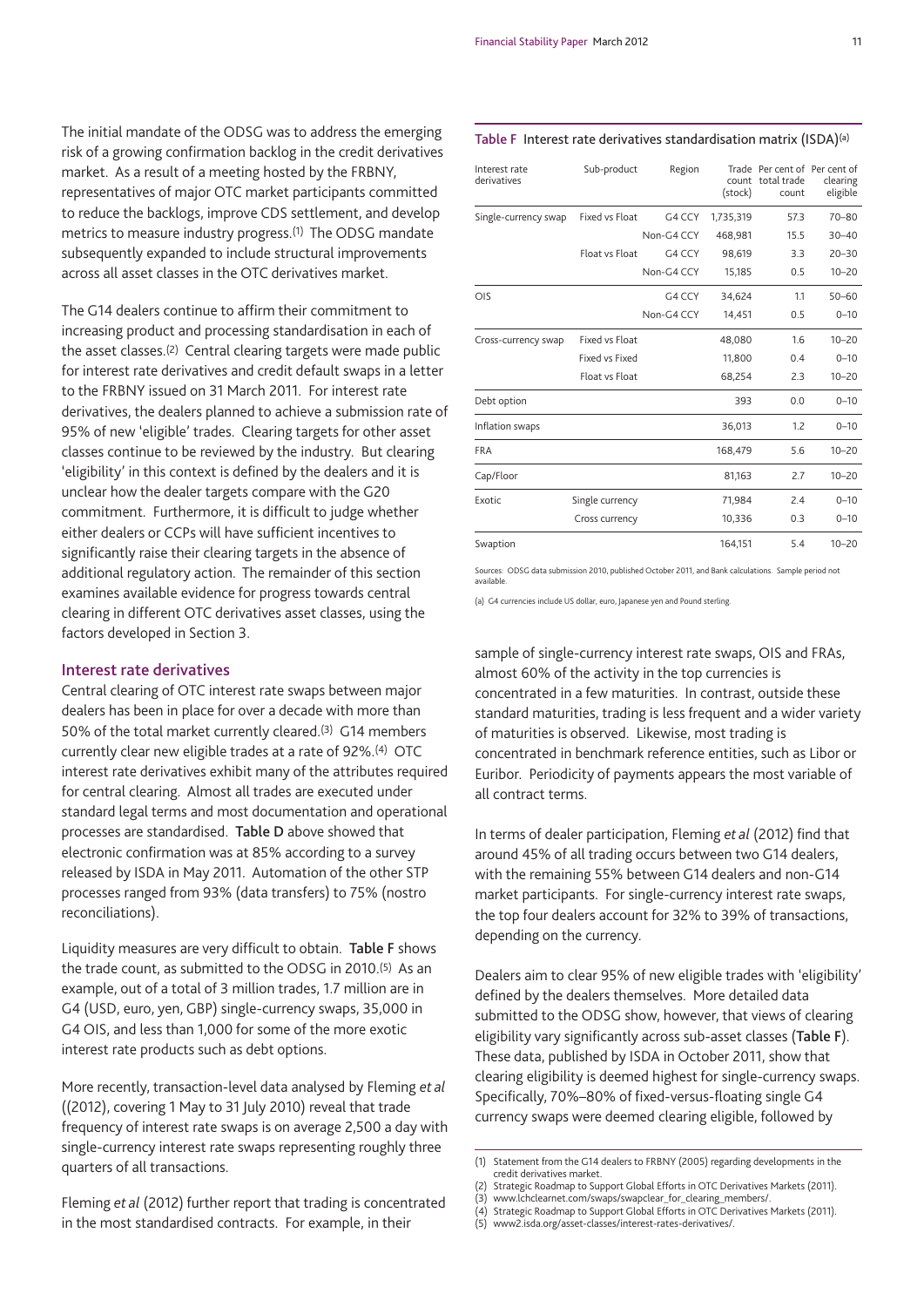50%–60% of OIS swaps for the four major currencies. Unfortunately, more recent data on clearing eligibility are not available in the public domain.

To conclude, available data show that legal standardisation, electronic confirmation and electronic processing (STP) rates are high for many interest rate swaps. Hence, if using indicators based on product and process standardisation data, a relatively large set of clearing-eligible contracts can be identified. This is also reflected in dealers' own clearing targets and the fact that a large proportion of contracts in this asset class is already cleared by CCPs. Liquidity measures, using average number of trades as a proxy, suggest that the set of contracts with good liquidity is smaller, especially when moving beyond single-currency contracts. However, the absence of publicly available data is a concern given that liquidity metrics are a critical component in determining clearing eligibility.

## **Credit derivatives**

Central clearing of credit default swaps is more recent (the first contracts were cleared in 2009) and the latest BIS statistics indicate that around 10% of all CDS contracts are centrally cleared.(1) G14 counterparties have not yet committed to a clearing target however.(2)

Considerable standardisation progress has been achieved and this is reflected in the reduced backlogs of unexecuted confirmations, the increased number of trades executed under standard legal terms and improvements in the calculation of trade economics.(3) For instance, a publicly available CDS calculator has been adopted to convert quoted spreads into a present value number using agreed standard input values (interest rate curve, assumed recovery rate, curve shape, etc).(4) In addition, a central party now calculates the cash flows required for the life of a contract which removes the risk of differences in calculation methodology by each market participant, and reduces valuation disputes.

The data on process standardisation in **Table D** above indicate that electronic trade confirmation rates are high (94%), while STP processes range from 95% (data transfers) to 89% (nostro reconciliation).

The degree of standardisation is reflected in the trading data. Chen *et al* (2011) find that most contracts in their data set (covering 1 May–31 July 2010) have standard contract terms. For example, 92% of all single-name contracts traded have standard coupon terms and 97% have standard payment dates. Contract maturities too are found to be highly standardised, with 84% of indices and 43% of single-name contracts concentrated at the five-year maturity. Likewise, trading is concentrated in standard notional sizes (eg 24% of all single-name contracts in the sample occur at US\$5 million). Yet, in spite of this high degree of product standardisation, trading activity is found to be infrequent for all but the most active contracts in their data set. CDS indices are traded more frequently than single-name contracts. For example, the most active indices trade on average 120 times a day, and the most active single-name contracts trade on average 22 times a day. At the same time, the least actively traded contracts trade less than ten times a day for some CDS indices and less than once a day for some single-name contracts. Furthermore, those contracts in their sample which CCPs determine to be clearing eligible, trade more frequently: they trade several times a day and on more days in the sample.

To conclude, as in the case of interest rate swaps, indicators of operational standardisation suggest that the set of CDS products that is clearing eligible could be quite large, provided there is sufficient market liquidity. Again, using available data on trade frequency as a proxy for liquidity indicates that the latter may not be the case for a large number of contracts. Dealers have indicated that they will work with CCPs to prioritise the CDS products to be cleared but have not yet set specific clearing targets.(5)

## **Equity derivatives**

The gross notional of OTC equity derivatives is a smaller part of the total derivatives market. It is a highly standardised asset class with the majority of trades occurring on regulated exchanges. The 2010 Equity Standardisation Matrix indicates quarterly turnover of OTC equity derivatives stands at roughly US\$7 trillion by notional value. This is smaller compared to the quarterly notional turnover in equity exchange-traded derivatives of around US\$30 trillion as reported by the BIS.(6)

Work is ongoing to automate this product further: **Table D** shows that electronic trade confirmation is at 52%, well below the rates seen for interest rate and credit derivatives. Other indicators of operational standardisation vary, from 84%–90% for data transfers to 67% for nostro reconciliation. Dealers have not yet set any public clearing targets for equity derivatives.

## **Other derivatives**

For FX derivatives it is less clear what the clearing obligations will be as the US Government has argued for FX swaps and forwards to be exempt.(7) **Table D** shows that product standardisation is ongoing for commodity derivatives. Major dealers have partnered with ISDA to further standardise legal

(3) www.newyorkfed.org/markets/otc\_derivatives\_supervisors\_group.html.

(5) Strategic Roadmap to Support Global Efforts in OTC Derivatives Markets (2011).

<sup>(1)</sup> See also Heller and Vause (2011).<br>(2) Strategic Roadman to Support Gl

<sup>(2)</sup> Strategic Roadmap to Support Global Efforts in OTC Derivatives Markets (2011).

<sup>(4)</sup> www.theice.com/cds/Calculator.shtml.

<sup>(6)</sup> Exchange Traded Derivatives Statistics, BIS (2011).

<sup>(7)</sup> See FSB (2011) for a more detailed discussion of exemptions to the clearing obligation.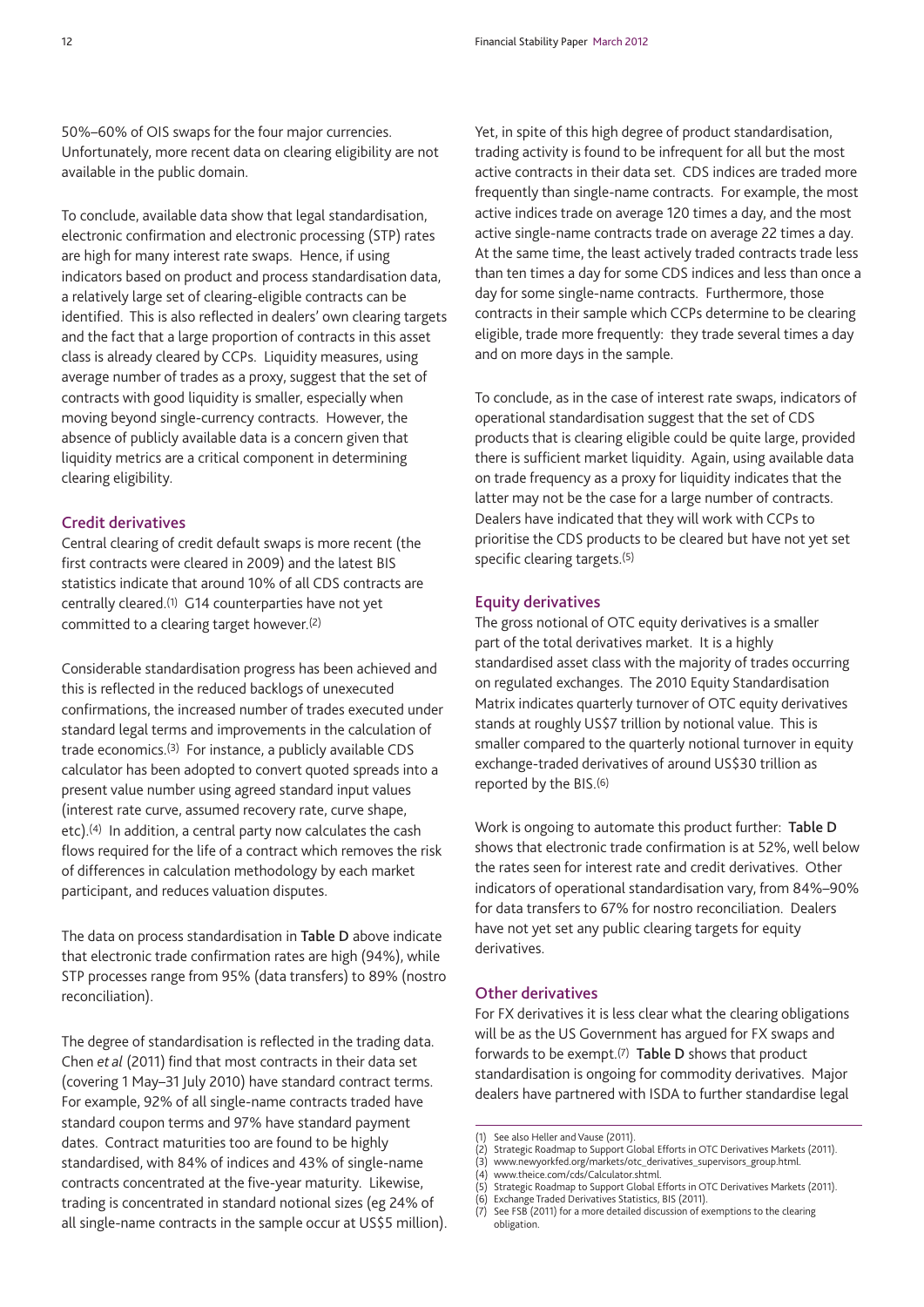terms and track documentation take-up rates. The post-trade processes for both asset classes are generally less automated compared with the interest rate swaps and CDS markets, but in line with equity derivatives. Electronic confirmation stands at 75% for FX and 65% for commodity derivatives. Dealers have not set any public central clearing targets for these asset classes.

## **5 Conclusions**

This article has highlighted factors that are important when determining the eligibility of OTC derivatives products for central clearing. We have argued that clearing eligibility can be defined quite precisely in terms of product and process standardisation first, and market liquidity second. Hence, in determining the central clearing obligation, key considerations are likely to be usage of standard legal terms, use of straight-through processing with an emphasis on electronic confirmation, and accessible measures of liquidity.

The Financial Stability Board has outlined concerns that there has been a lack of sufficient progress in implementing the G20 central clearing obligation. The FSB has forewarned that the target of having all standardised OTC derivatives contracts centrally cleared will not be met by end-2012.(1)

While substantial progress has been made in achieving greater product and process standardisation, progress towards increased central clearing has been significantly slower. Liquidity  $-$  or the absence of it  $-$  is an important constraint,

as it may require CCPs to modify risk management models developed for more liquid products. More work is needed in this area, for example to improve price transparency, and make more data available on measures of liquidity.

The global derivatives dealers, in co-operation with the ODSG, have published targets for central clearing, while progress towards meeting these targets is being monitored by the ODSG. But the industry may need more specific guidance from the authorities as to which OTC derivatives should be centrally cleared. This is likely to need close and co-ordinated engagement with CCPs, as well as the main dealers. There is also an urgent need to develop precise and timely metrics to monitor central clearing progress, work which was highlighted as a priority in the October 2011 FSB progress report.

This article has highlighted that the systemic risk reduction benefits associated with central clearing can only be achieved when CCPs have robust risk management processes in place, including procedures to deal with a member default. Risk management becomes particularly challenging when products are illiquid, or when the underlying operational processes are insufficiently developed. This suggests a natural boundary for the central clearing obligation, with less liquid products, or products for which operational processes remain bespoke and less-automated, unlikely to be suitable for a central clearing requirement. When determining eligibility, the authorities' primary concern should be whether mandating a product to be cleared achieves a net reduction in systemic risk.